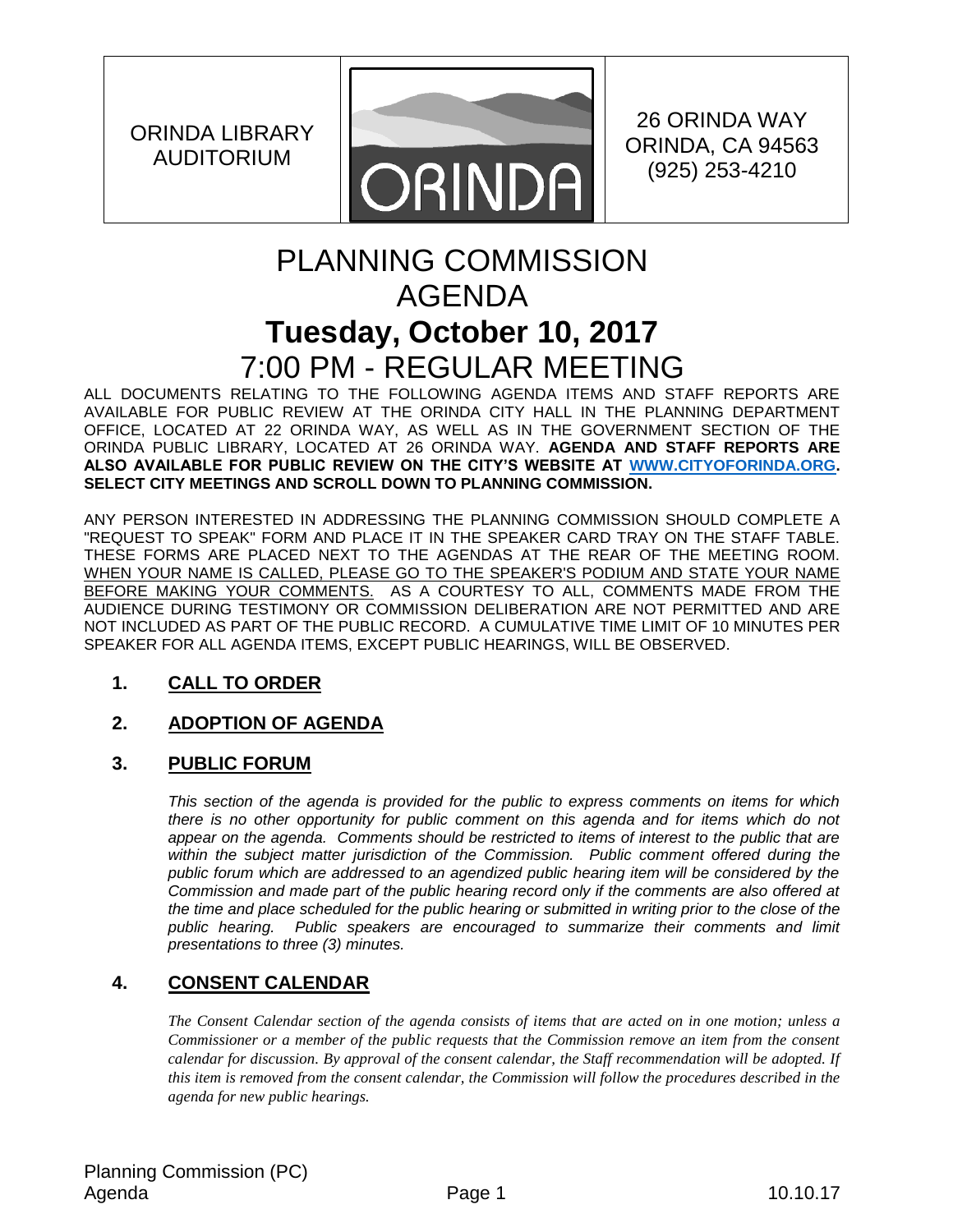## A. **Adopt Draft Action Minutes of August 8, 2017**

## B. **Adopt Draft Action Minutes of September 26, 2017**

### **5. CONTINUED PUBLIC HEARINGS**

*Following a project report by staff, interested members of the public are encouraged to comment. The project applicant will speak first and will be allocated up to ten (10) minutes to present the project, including any time he or she wishes to reserve for rebuttal. The applicant shall inform the Chair at the outset of his or her presentation of the amount of time to be allocated for rebuttal. Following the applicant's presentation, speakers in favor of the project may speak, followed by speakers in opposition to the project. Speakers are asked to summarize their comments and limit their presentations to three (3) minutes. After all other speakers make their presentations; the applicant will be allowed to present a rebuttal in the amount of time he or she requested at the outset of his or her presentation.*

| <b>PROJECT SITE:</b>         | <b>47 Orchard Road</b>                                                                                                                                                                                                                                                                                                                                                                                                                                                                                                                                                                                                                                                          |
|------------------------------|---------------------------------------------------------------------------------------------------------------------------------------------------------------------------------------------------------------------------------------------------------------------------------------------------------------------------------------------------------------------------------------------------------------------------------------------------------------------------------------------------------------------------------------------------------------------------------------------------------------------------------------------------------------------------------|
| APN: I                       | 269-052-001                                                                                                                                                                                                                                                                                                                                                                                                                                                                                                                                                                                                                                                                     |
| <b>APPLICATIONS:</b>         | DRA-2017-023; EXC-2017-023; TRP-2017-016;                                                                                                                                                                                                                                                                                                                                                                                                                                                                                                                                                                                                                                       |
|                              | GUP-2017-001                                                                                                                                                                                                                                                                                                                                                                                                                                                                                                                                                                                                                                                                    |
| <b>ZONING DESIGNATION:</b>   | <b>RL-20</b>                                                                                                                                                                                                                                                                                                                                                                                                                                                                                                                                                                                                                                                                    |
| <b>OWNER/APPLICANT:</b>      | Neal & Leslie Rose/Talon Design Group, Inc.                                                                                                                                                                                                                                                                                                                                                                                                                                                                                                                                                                                                                                     |
| <b>PROJECT PLANNER:</b>      | <b>Mayank Patel</b>                                                                                                                                                                                                                                                                                                                                                                                                                                                                                                                                                                                                                                                             |
| <b>CEQA STATUS:</b>          | Categorically Exempt, CEQA §15303(a)                                                                                                                                                                                                                                                                                                                                                                                                                                                                                                                                                                                                                                            |
| <b>STAFF RECOMMENDATION:</b> | Approve Design-Review and General-Use Permit<br>applications to demolition an existing residence,<br>pool house, and detached home office and<br>associated deck; construct a new 11,669 square-<br>foot (13,717 gross) single-family residence and<br>detached garage; and renovate an existing 2,028<br>square-foot guest house and associated attached<br>garage/workshop on a 72,454 square-foot lot.<br>Make findings for Tree-Removal Permit (TRP-2017-<br>016) to remove three protect oaks<br>within/immediately adjacent to the Type-II Water-<br>Channel setback.<br>Deny Exception-Permit (EXC-2017-023) for work<br>within a 30-foot Type-II Water Channel setback. |

#### C. 47 Orchard Road

## **6. NEW PUBLIC HEARINGS**

*Following a project report by staff, interested members of the public are encouraged to comment. The project applicant will speak first and will be allocated up to ten (10) minutes to present the project, including any time he or she wishes to reserve for rebuttal. The applicant shall inform the Chair at the outset of his or her presentation of the amount of time to be allocated for rebuttal. Following the applicant's presentation, speakers in favor of the project may speak, followed by speakers in opposition to the project. Speakers are asked to summarize their comments and limit*